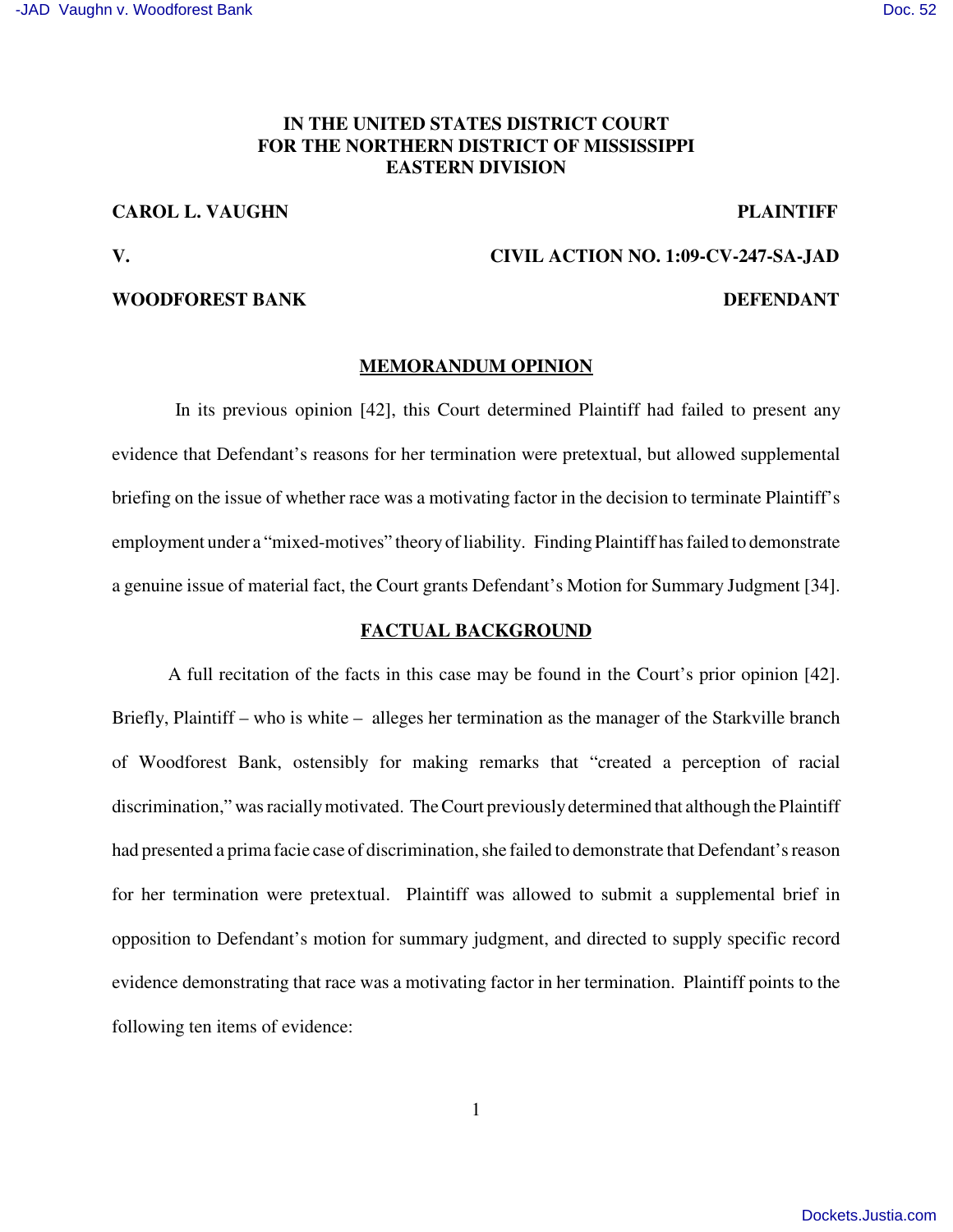(1) Defendant gave preferential treatment to black persons, because it directed Plaintiff to offer a black applicant more money than a white applicant had been offered, solely because of the applicant's race.

(2) Plaintiff was charged with racism because she made race-neutral statements, which were supportive of President Bush and which expressed doubts about President Obama's religion. There was no indication that such statements would be objectionable if made by a black person.

(3) Plaintiff's supervisor, and the person who made the firing decision, Misty Gaskamp, made statements indicating fear of imposing discipline against a troublesome black employee, because of fear of a suit by the troublesome black employee.

(4)The assigned reason for Plaintiff'stermination was "racism," yet none ofthe three incidents for which Plaintiff was terminated involved any statement or action which was racist. A jury could infer that had Plaintiff not been white, race-neutral statements would not be the basis of a charge of racism.

(5) One of the bases for the charge of racism against Plaintiff was that a white bank customer had made allegedly racist comments in Plaintiff's presence. It is unlikely that a black employee would be accused of racism, merely because a white person had made racist comments in the presence of the black employee.

(6) Defendant claims that Plaintiff acted improperly because she even mentioned race, and characterized mentioning race as being "extremely unprofessional." Yet, two black employees had made statements referencing race, for which no disciplinary action was taken.

(7) Linda Young testified that she had told Vaughn that certain statements Vaughn made were inappropriate "because you are a white woman." If Plaintiff's statements were inappropriate because she is a "white woman," a jury can infer that had she been black, the statements would not have been considered inappropriate.

(8) Plaintiff wasfired despite her mostrecent employment evaluation, characterizing her as being a good employee and as being a "team player."

(9) Plaintiff was replaced by a black person, and after Plaintiff's termination, only one white person was employed at the Starkville branch.

(10) A black employee, Rhonda Williams, had attendance problems, was rude to a white co-worker, and had two charge backs (a termination offense), but was not discharged or even disciplined, because of Defendant's fear of a suit.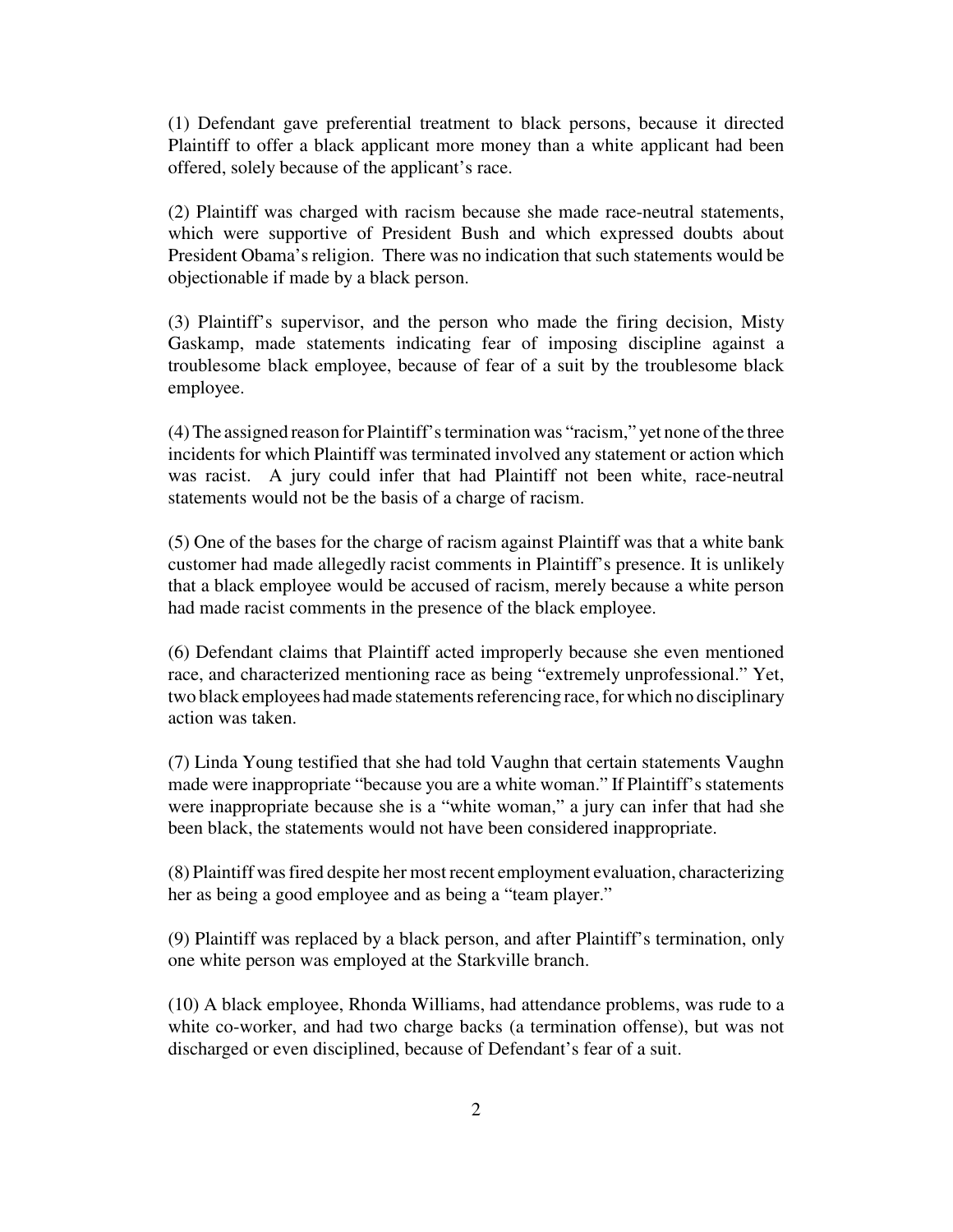Each item will be discussed below.

## **SUMMARY JUDGMENT STANDARD**

"The court shall grant summary judgment if the movant shows that there is no genuine dispute as to any material fact and the movant is entitled to judgment as a matter of law." FED. R. CIV. P. 56(a). "An issue of material fact is genuine if a reasonable jury could return a verdict for the nonmovant." Agnew v. Washington Mut. Fin. Group, LLC, 244 F. Supp. 2d 672, 675 (N.D. Miss. 2003) (citing Anderson v. Liberty Lobby, Inc., 477 U.S. 242, 248, 106 S. Ct. 2505, 91 L. Ed. 2d 202 (1986)).

"A party asserting that a fact cannot be or is genuinely disputed must support the assertion by: (A) citing to particular parts of materials in the record, including depositions, documents, electronically stored information, affidavits or declarations, stipulations (including those made for purposes of the motion only), admissions, interrogatory answers, or other materials; or (B) showing that the materials cited do not establish the absence or presence of a genuine dispute, or that an adverse party cannot produce admissible evidence to support the fact." FED. R. CIV. P. 56(c)(1). "Conclusional allegations and denials, speculation, improbable inferences, unsubstantiated assertions, and legalistic argumentation do not adequately substitute for specific facts showing a genuine issue for trial." Oliver v. Scott, 276 F.3d 736, 744 (5th Cir. 2002).

The Court is not to weigh the evidence or engage in credibility determinations. Anderson, 477 U.S. at 249, 106 S. Ct. 2505; Deville v. Marcantel, 567 F.3d 156, 164 (5th Cir. 2009). "[T]he court must view the factsin the light most favorable to the non-moving party and draw allreasonable inferences in its favor." Deville, 567 F.3d at 164.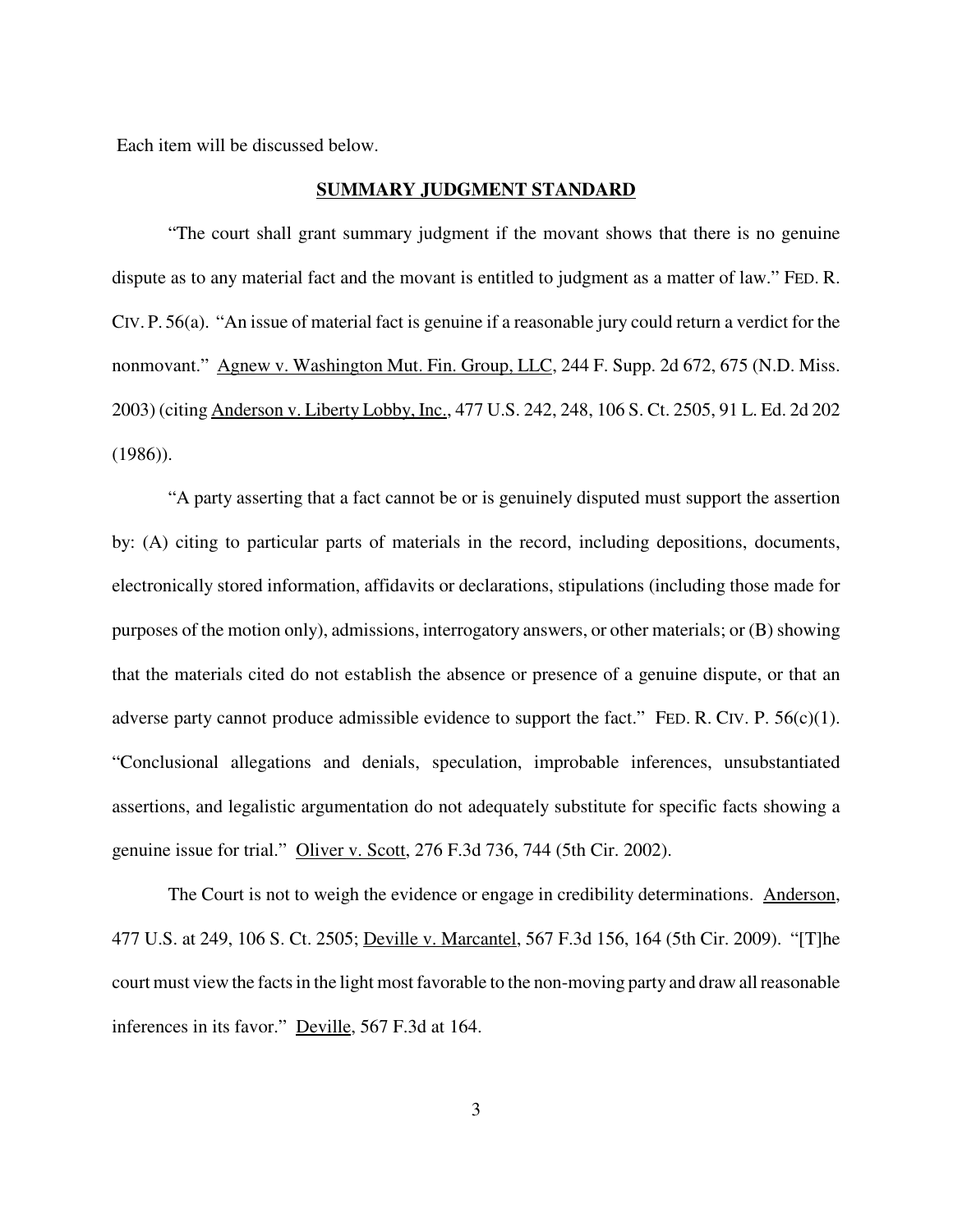#### **ANALYSIS**

Under Title VII, it is "an unlawful employment practice for an employer . . . to discharge any individual, or otherwise to discriminate against any individual with respect to his compensation, terms, conditions, or privileges of employment, because of such individual's race, color, religion, sex, or national origin." 42 U.S.C. § 2000e-2(a)(1). Plaintiff claims that Defendant discriminated against her because of her race. She may prove discrimination by direct or circumstantial evidence. Salinas, 314 F. App'x at 698; Nasti v. CIBA Specialty Chems., 492 F.3d 589, 593 (5th Cir. 2007).

Title VII discrimination cases built on circumstantial evidence are analyzed under the familiar McDonnell Douglas burden-shifting framework. McDonnell Douglas Corp. v. Green, 411 U.S. 792, 802, 93 S. Ct. 1817, 36 L. Ed. 2d 668 (1973). Under McDonnell Douglas, Plaintiff must first establish a prima facie case of discrimination by establishing that (1) she was a member of a protected group; (2) she was qualified for the position she held; (3) she suffered an adverse employment decision; and (4) she was either replaced by someone outside her protected group or treated less favorably than employees not in her protected group. Okoye v. Univ. of Tex. Houston Health Sci. Ctr., 245 F.3d 507, 513 (5th Cir. 2001).

Once Plaintiff has made her prima facie case, Defendant has the burden of producing a legitimate, nondiscriminatory reason for the adverse employment action. Parker v. State of La. Dep't of Educ. Special Sch. Dist., 323 F. App'x 321, 327 (5th Cir. 2009). Defendant's burden at thisstage is merely one of production – not persuasion. Id. If Defendant can articulate a reason that, if believed, would support a finding that the action was nondiscriminatory, then the inference of discrimination created by Plaintiff's prima facie case disappears. St. Mary's Honor Ctr. v. Hicks, 509 U.S. 502, 511-12, 113 S. Ct. 2742, 125 L. Ed. 2d 407 (1993).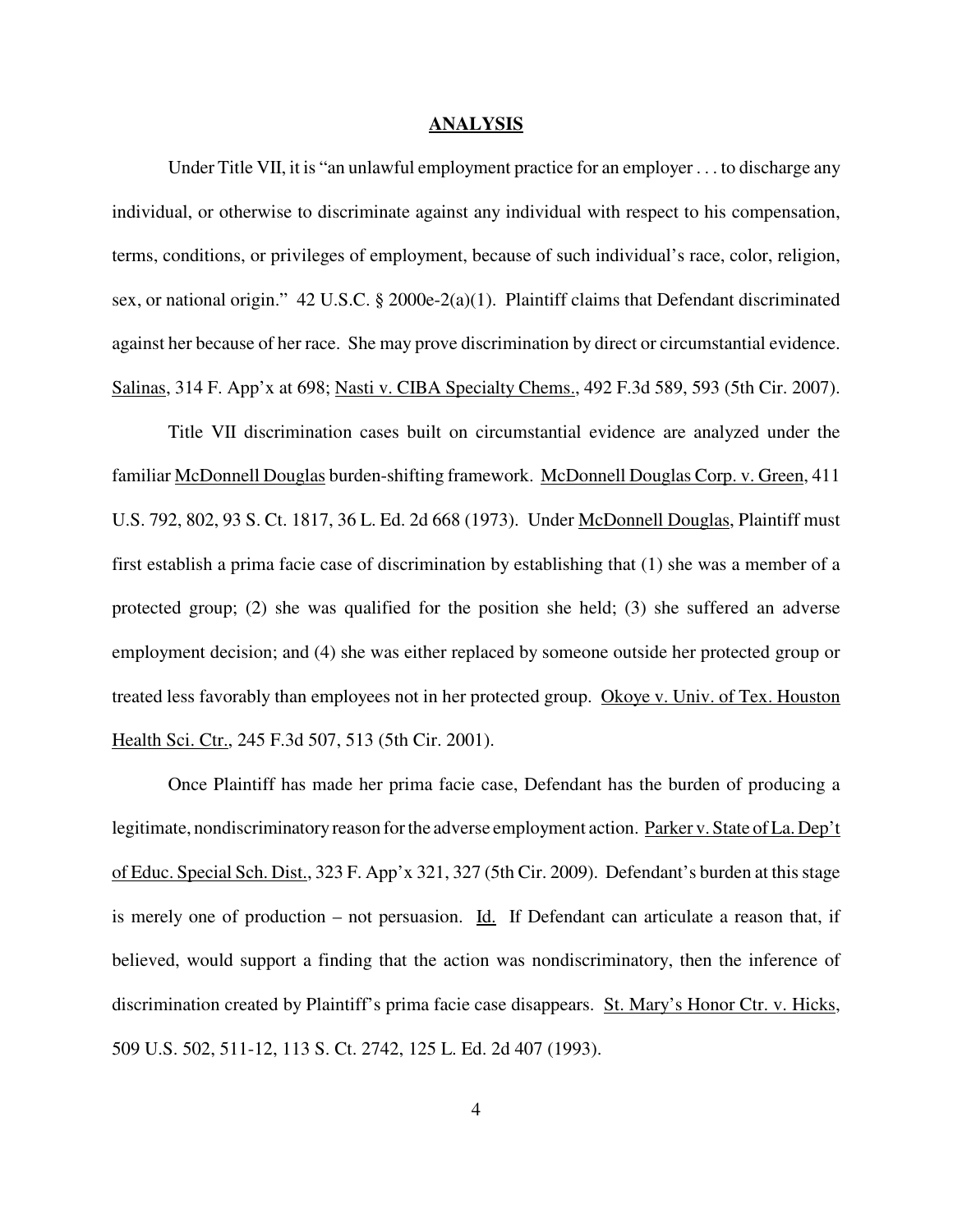Plaintiff must rebut Defendant's legitimate, nondiscriminatory reason for an adverse employment action by proving that "(1) the defendant's reason is not true, but is instead a pretext for discrimination (pretext alternative), or (2) the defendant's reason, though true, is only one of the reasons for its conduct, and another motivating factor is the plaintiff's protected characteristic (mixed-motives alternative)." Davis v. Farmers Ins. Exch., 372 F. App'x 517, 519 (5th Cir. 2010).

If the plaintiff demonstrates that the protected characteristic was a motivating factor in the employment decision, the burden shifts back to the defendant to prove that the same adverse employment decision would have been made regardless of discriminatory animus. Taylor v. Peerless Indus. Inc., 322 F. App'x 355, 360-61 (5th Cir. 2009). In assessing whether a protected characteristic was a "motivating factor," a court must consider the evidence presented by the plaintiff as a whole. Machinchick v. PB Power, Inc., 398 F.3d 345, 355 (5th Cir. 2005). This Court previously determined that Plaintiff had presented a prima facie case of discrmination, but that Defendant's reasons for Plaintiff's termination were not pretextual. The Court will now address whether Plaintiff has carried her burden to show that her race was a motivating factor for termination.

As to Plaintiff's first item of evidence, there is nothing in the record, other than Plaintiff's speculation, that Defendant ordered Plaintiff to pay an African-American job applicant more money than a White applicant on account of race.

Item 3 is based off Plaintiff's recollection of a conversation she had with her supervisor, Misty Gaskamp, in regards to disciplining an African-American employee. According to Plaintiff, Gaskamp told her "we need to watch what we do with Rhonda because of what she is capable of doing, her being the type of person that she is" and "we need to watch our Ps and Qs with her, you know, and you know, do everything by the book." The Court fails to see how these statements create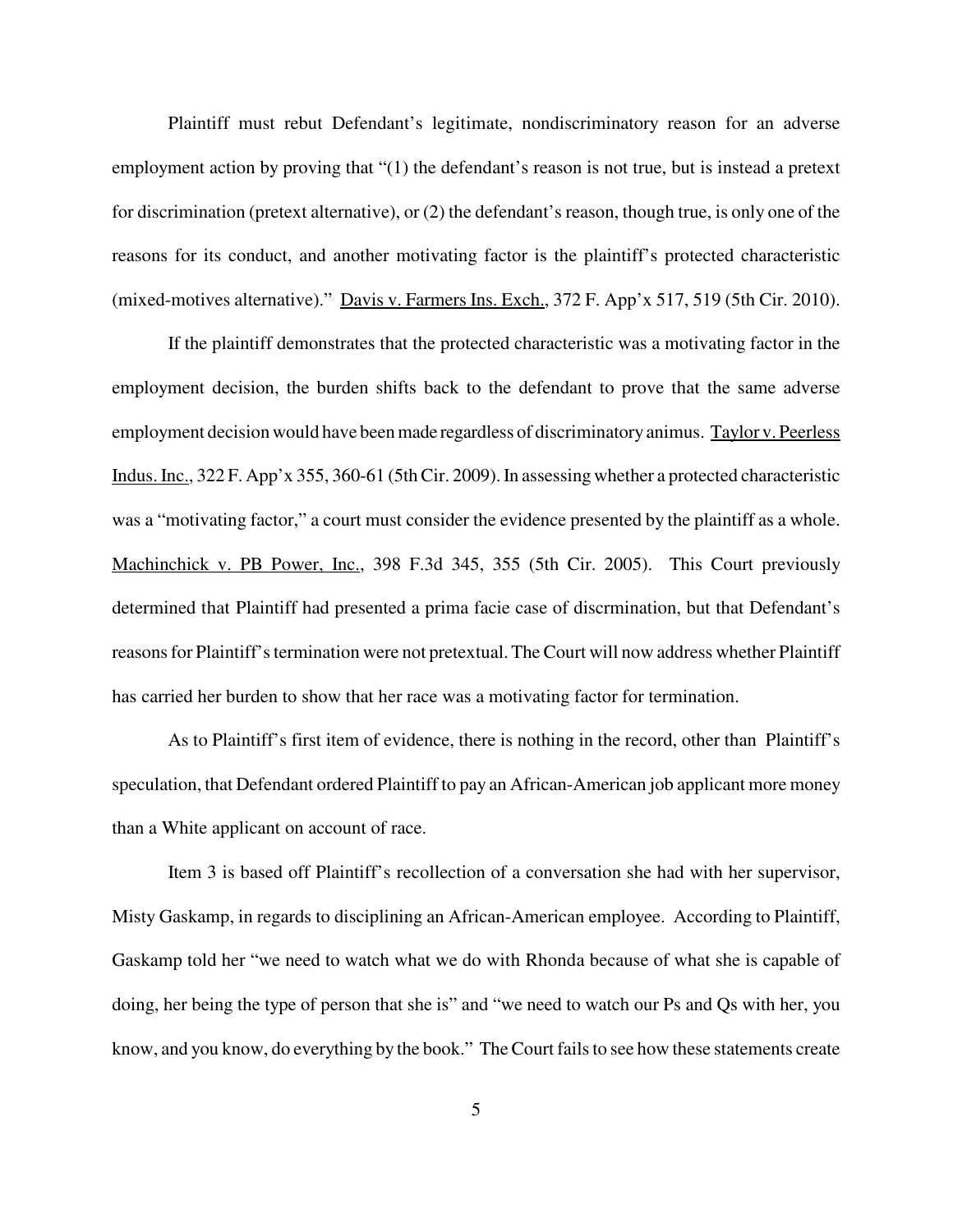an inference that Defendant possessed a discriminatory motive in terminating the Plaintiff.

Items 2, 4, and 5 have already been considered and rejected by this Court as evidence of a pretextual motive for the Plaintiff's termination. For the same reasons, the Court rejects Plaintiff's argument that this is evidence of the Plaintiff's race being a motivating factor in her termination. As this Court previously stated, "Plaintiff must present evidence that her race motivated Defendant's decision, and the fact that Defendant may have erroneously characterized her comments as racist is irrelevant to that issue."

Items 6 and 10 are a restatement of the differential treatment argument previously rejected by this Court because the comparators are notsimilarly situated to the Plaintiff. For the same reason, this Court rejects this as evidence of a discriminatory motive. Taylor, 322 F. App'x at 365-66 (5th Cir. 2009)("To establish discriminatorymotive through the different treatment of another employee, the employee's circumstances, including his misconduct, must have been 'nearly identical.'")

Regarding item 7, the Plaintiff attempts to impute Linda Young's statement that Plaintiff's remarks were inappropriate "because you are a white woman" to the Defendant as evidence that she was treated differently because of her race. The Court rejects this argument. "[F]or comments in the workplace to provide sufficient evidence of discrimination, they must be '1) related [to the protected class of persons of which the plaintiff is a member]; 2) proximate in time to the terminations; 3) made by an individual with authority over the employment decision at issue; and 4) related to the employment decision at issue." Wallace v. Methodist Hosp. Sys., 271 F.3d 212, 223 (5th Cir. 2001) (citations omitted). Young had no authority over the employment decision at issue, and thus, her comment is not probative as to whether Plaintiff's termination was motivated by racial animus.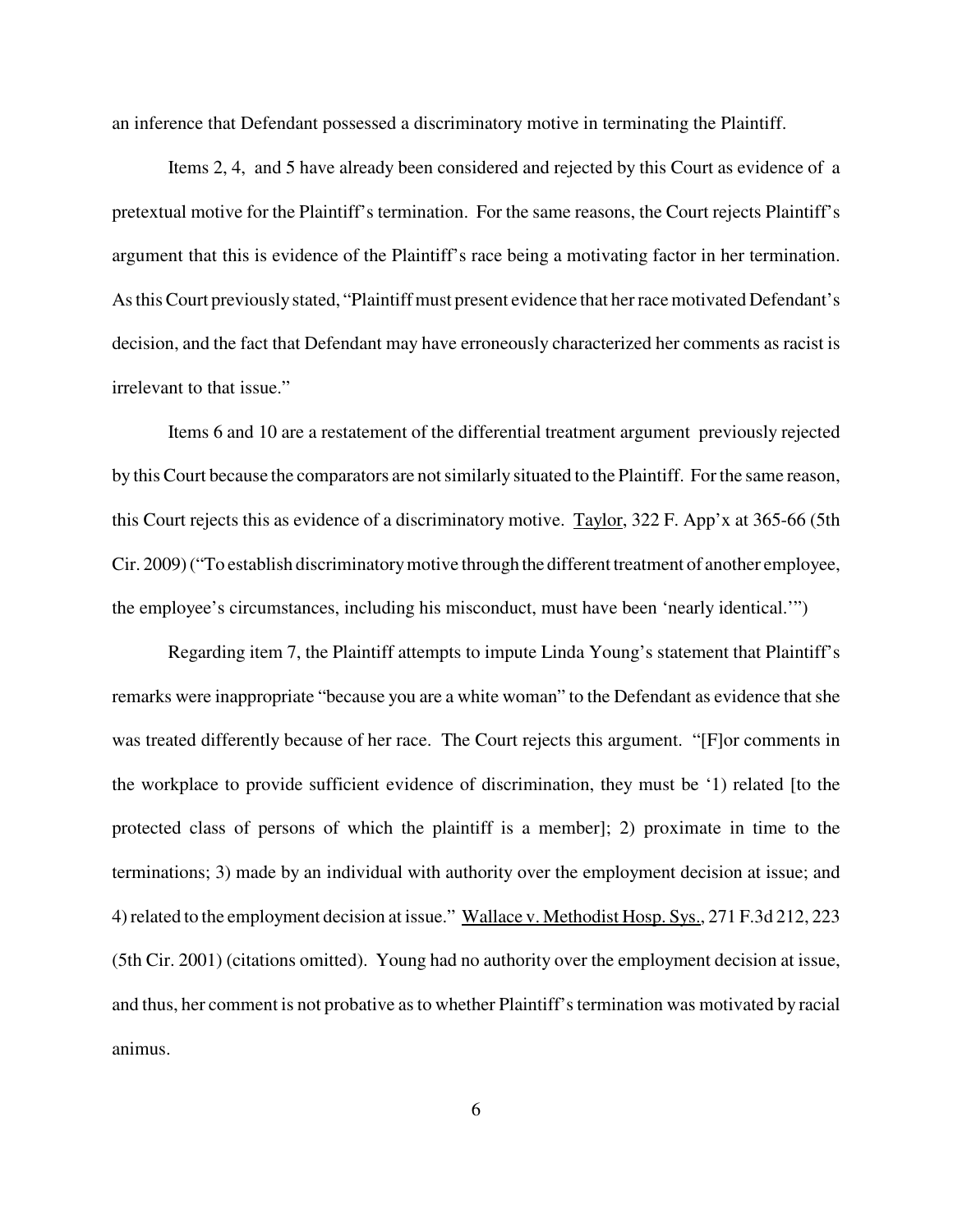Regarding item 8, the fact that the Plaintiff was terminated despite having earlier received a positive employment evaluation (prior to Defendant learning of Plaintiff's purported misconduct) does not create an inference that race was a motivating factor in the decision to terminate Plaintiff's employment.

Finally, that Plaintiff was replaced by an African American and the fact that the Starkville branch only had one other white employee – without more (which Plaintiff has failed to provide) – does not create an inference that race was a motivating factor in Plaintiff's termination. See Taylor, 322 F. App'x at 368 ("[Plaintiff's] statistical evidence simply does not shed any light on the role race may have played in [Employer's] employment practices").

Plaintiff's argument that this case is analogous to Sassaman v. Gamache, 566 F.3d 307 (2d Cir. 2009), is unpersuasive. In Sassaman, the Second Circuit determined that an employee forced to resign after he was accused of sexual harassment had presented a prima facie case of discrimination where the employer failed to investigate the claim and his supervisor told him "you probably did what she said because you're male and nobody would believe you anyway." Id. at 313-16. The present case lacks any such direct evidence of racial animus, and thus, Sassaman is distinguishable.

Considering the evidence presented by Plaintiff as a whole, the Court finds that Plaintiff has failed to provide any evidence that Plaintiff's race was a motivating factor in her termination.

### **CONCLUSION**

Defendant's Motion for Summary Judgment [34] is GRANTED, the Plaintiff's claims are dismissed, and this case is closed.